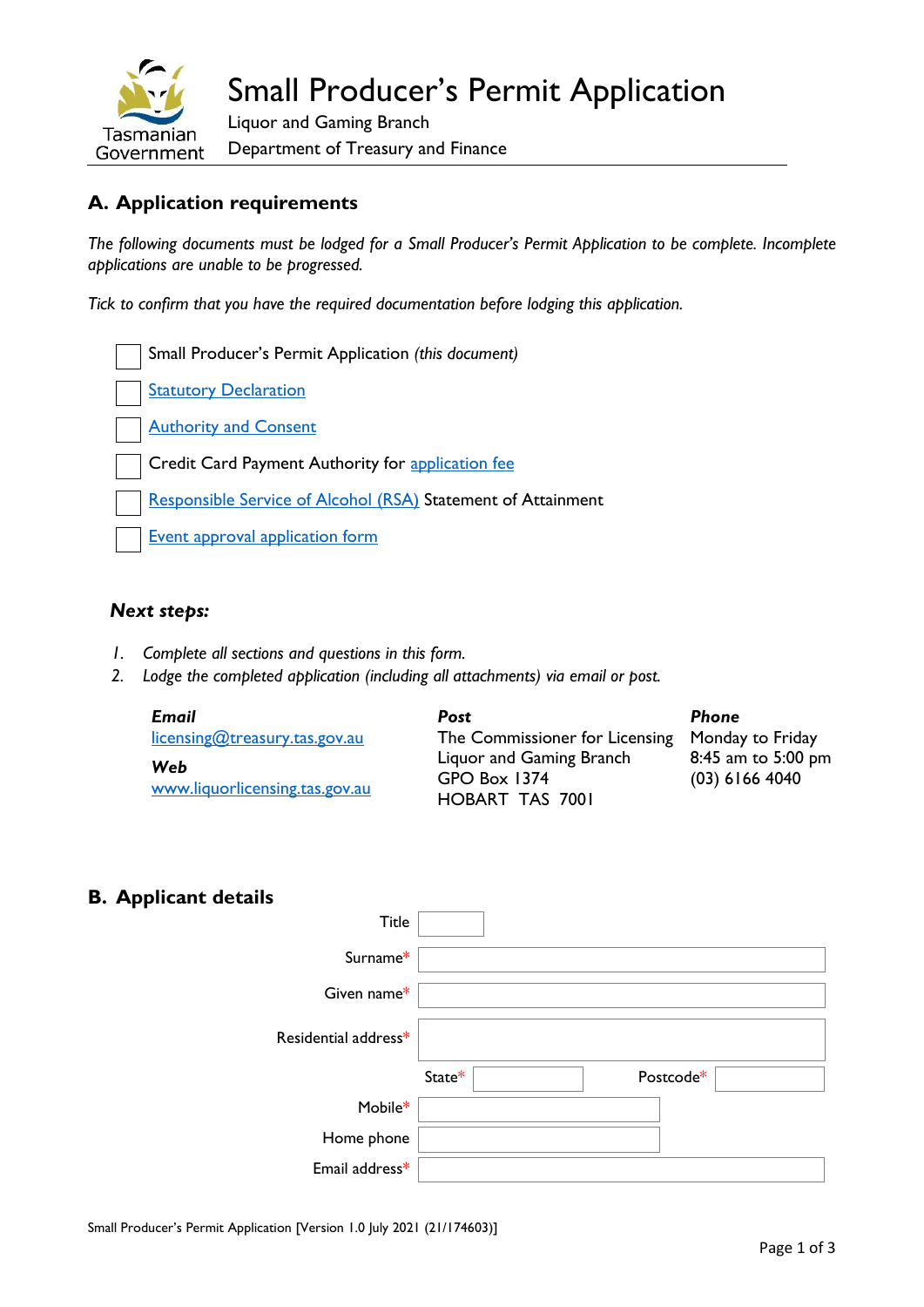## **C. Business details**

Business name\*

Liquor licence number (if applicable)

| ,我们也不会有什么?""我们的人,我们也不会有什么?""我们的人,我们也不会有什么?""我们的人,我们也不会有什么?""我们的人,我们也不会有什么?""我们的人 |  |  |
|----------------------------------------------------------------------------------|--|--|
|                                                                                  |  |  |
|                                                                                  |  |  |
|                                                                                  |  |  |
|                                                                                  |  |  |

# **D. Requirements to be a small producer\***

*Tick to confirm that you satisfy the requirements to be considered a small producer.*

1. In the previous financial year, I had a total sales volume of liquor in quantities less than:

beer or cider, 100 000 litres;

wine, 28 500 litres;

| $\sqrt{ }$ spirits, 8 750 litres; |  |  |
|-----------------------------------|--|--|
|                                   |  |  |

AND

2. I have assumed the financial risk for the production of the volume of liquor indicated above:

Yes

No

#### AND

3. For the following types of liquor, I only produce:

wine or cider from fruit of which 85 per cent is grown in Tasmania; and

beer that is brewed in Tasmania; and

spirits that are distilled or redistilled in Tasmania.

# **E. Purpose of the permit\***

*What is your reason(s) for seeking a Small Producer's Permit?*